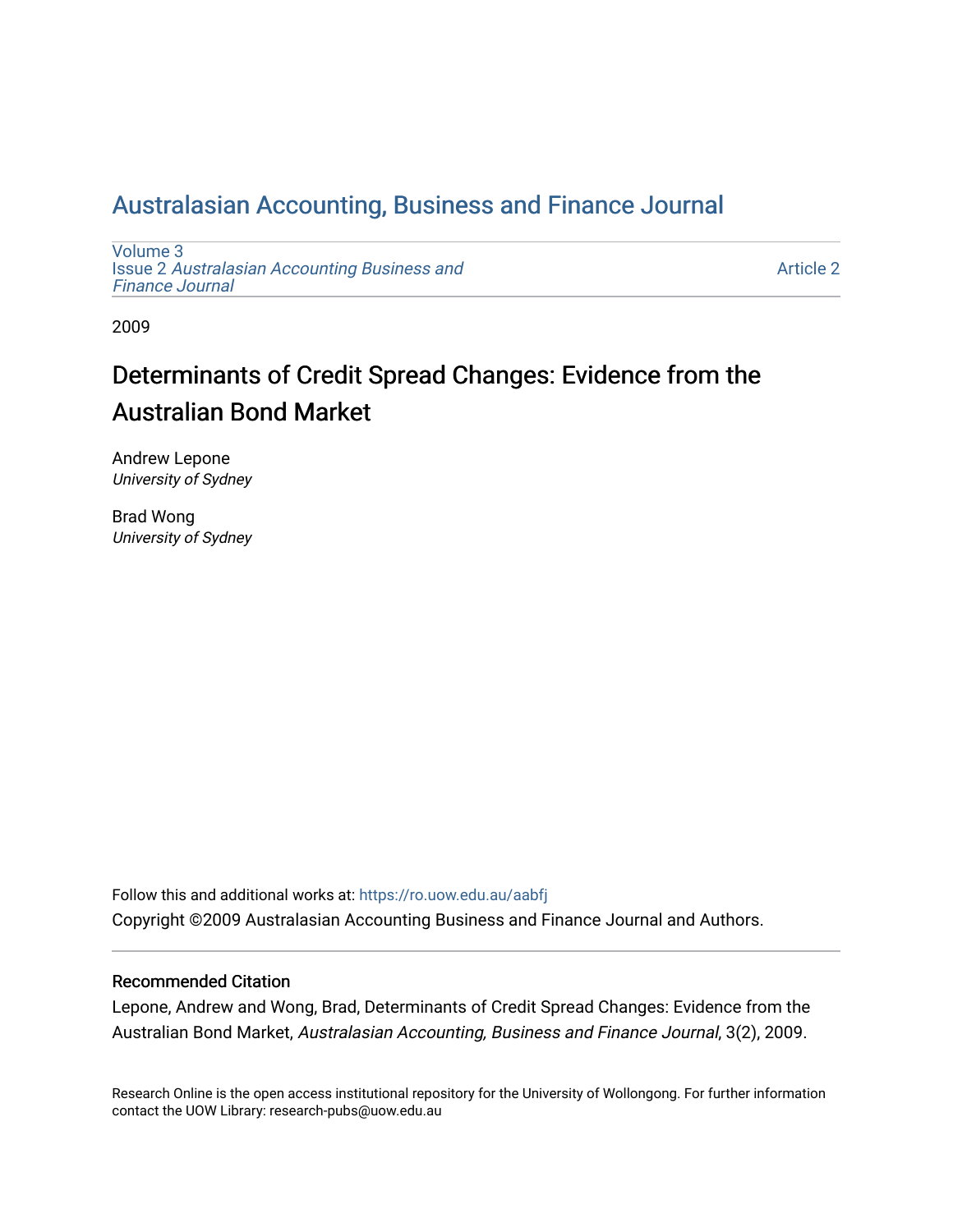## Determinants of Credit Spread Changes: Evidence from the Australian Bond Market

### Abstract

This paper is one of the first to examine the empirical determinants of credit spread changes on corporate bonds in the Australian market. Eight different credit spread changes are analysed corresponding to bonds of four different credit ratings and four different maturity ranges. We investigate the explanatory power of several variables derived from structural models of corporate default. Also included in the analysis are variables designed to capture the liquidity component of the credit spread. Results indicate that changes in the spot rate and changes in the slope of the yield curve are the most important determinants of credit spread changes. Overall, the model is able to describe a large proportion of the variation in credit spread changes – up to 60 percent. The model provides the best fit for credit spreads in well established bond markets.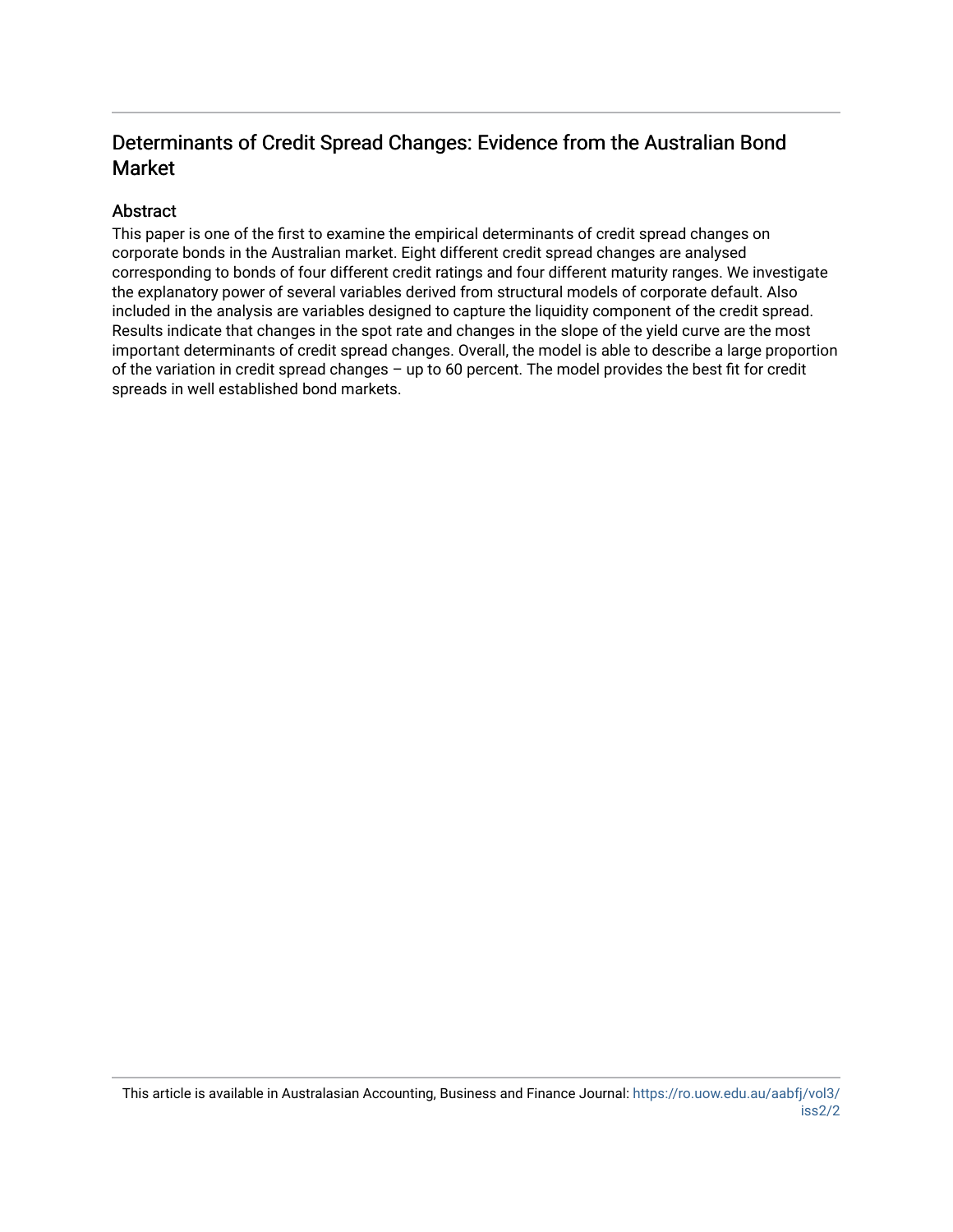

*The Australasian Accounting Business & Finance Journal, Lepone & Wong: Determinants of Credit Spread Changes: Evidence from the Australian Bond Market. Vol.3, No. 2, 2009. Page 26.*

## **Determinants of Credit Spread Changes: Evidence from the Australian Bond Market**

**Andrew Lepone\* –** *Corresponding Author* **Senior Lecturer in Finance Faculty of Economics and Business University of Sydney a.lepone@econ.usyd.edu.au +612 9227 0895** 

**Brad Wong\* Doctoral Candidate Faculty of Economics and Business University of Sydney b.wong@econ.usyd.edu.au +612 9227 0909** 

## **ABSTRACT**

This paper is one of the first to examine the empirical determinants of credit spread changes on corporate bonds in the Australian market. Eight different credit spread changes are analysed corresponding to bonds of four different credit ratings and four different maturity ranges. We investigate the explanatory power of several variables derived from structural models of corporate default. Also included in the analysis are variables designed to capture the liquidity component of the credit spread. Results indicate that changes in the spot rate and changes in the slope of the yield curve are the most important determinants of credit spread changes. Overall, the model is able to describe a large proportion of the variation in credit spread changes – up to 60 percent. The model provides the best fit for credit spreads in well established bond markets.

#### *Keywords*: Credit Spreads; Bonds; Liquidity

**\*** Authors' mailing address: Discipline of Finance – H69, Faculty of Economics and Business, University of Sydney, N.S.W. 2006, Australia

**\*\*** This research was funded by the Sydney Futures Exchange under Corporations Regulation 7.5.88(2).

## **1. INTRODUCTION**

Much academic, industry and media attention has focused on the impact that credit has had on the recent financial climate. For the middle part of the 2000s, historically low credit spreads provided institutions, private equity groups and corporations with an inexpensive source of capital, a phenomenon which partially contributed to a concurrent wave of merger and acquisition activity (Demchuk and Gibson, 2006). During 2007 and 2008, lack of freely available credit, arising from the effects of the sub-prime mortgage crisis, had an incredible effect on business viability, economic growth and the stock market (Rappaport and Ng, 2009). In very recent times, the resumption of normal lending conditions has coincided with positive stock market returns and improved business and consumer confidence (Rappaport and Ng, 2009). In all instances, changes in credit market conditions have preceded significant changes in stock markets and the wider economy. Therefore, an understanding of the determinants of credit spread changes is particularly important.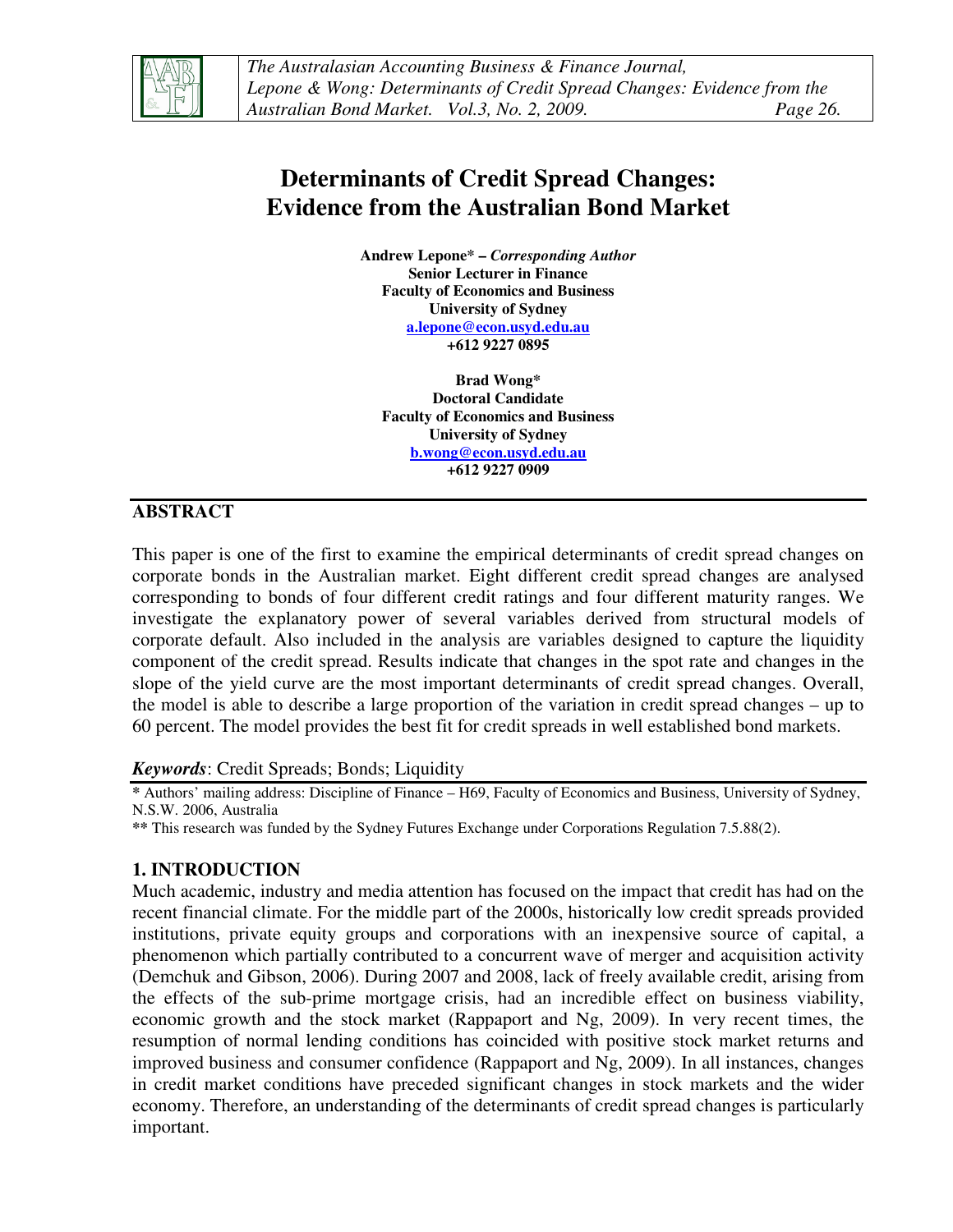

*The Australasian Accounting Business & Finance Journal, Lepone & Wong: Determinants of Credit Spread Changes: Evidence from the Australian Bond Market. Vol.3, No. 2, 2009. Page 27.*

The purpose of this study is to examine the empirical determinants of credit spread changes in the context of the Australian bond market using yields derived from bond indexes. We examine several variables that are hypothesised to influence the spread under structural models of corporate default. Several liquidity related variables are also included since it is shown that some portion of the spread arises to compensate for relative differences in liquidity between the two securities upon which the spread is measured (Chen, Lesmond and Wei, 2007). The third component of the spread, a tax-premium, documented in studies of U.S. credit spreads (e.g. Elton, Gruber, Agrawal and Mann, 2004) is not relevant in the Australian context. Income from corporate and government bonds attracts the same rate of tax for Australian residents. A study of credit spreads in Australia therefore, has the natural advantage in that a potential confounding factor – tax differences between securities – is absent.

This paper is one of very few to document the determinants of credit spread changes in the Australian market. Batten and Hogan (2003) examine credit spread innovations on Australian dollar denominated Eurobonds. They find that changes in the risk free rate are negatively correlated with credit spreads and that during the period June 1997 to August 1998 stock market returns also exhibit a negative relation with spreads. Investigating bonds partitioned by maturity and rating, they find that other explanatory variables have little influence on the spread except in isolated circumstances. This paper adds new perspective to the issue of credit spreads in Australia by examining fixed income securities traded in the domestic market, rather than Australian dollar denominated Eurobonds. We also broaden the analysis contained in Batten and Hogan (2003) by utilising variables that attempt to capture the liquidity premium inherent in the spread.

Results indicate that the variables are able to explain a large proportion of the changes in the credit spread when bonds are partitioned according to credit rating. We achieve adjusted Rsquared values of up to 0.60. Innovations to interest rate factors are the most important determinants of credit spread changes, specifically changes in the spot rate and changes in the slope of the yield curve. When partitioned by varying levels of maturity the model does not explain much of the variation in spread changes for spreads involving bonds maturing beyond three years. We hypothesise that this may have to do with the lack of outstanding bonds with maturities beyond three years in the Australian market.

The rest of this paper is organised as follows. Section 2 presents the variables that are incorporated in the model. Section 3 describes the data, while Section 4 presents the results of the analysis. Section 5 concludes.

#### **2. THEORY AND VARIABLE SELECTION**

The variables considered in this analysis are designed to capture the default risk and liquidity premium components of the spread. The time period of analysis is weekly observations (Friday) during the period 29 June, 2003 to 2 March,  $2007$ .<sup>1</sup>

<sup>&</sup>lt;u>.</u> <sup>1</sup> Data are available on a daily basis for the following variables: Credit spreads, the spot rate, yield curve slope, market capitalisation of the Financials (excluding property trusts) index, SPI 200™ Index Futures returns, and option implied volatilities. However, certain variables are only available on a monthly basis: the dollar value of outstanding government and corporate securities, the liabilities of Australian institutions and fund flows of bond investment managers. A tradeoff exists between incorporating more observations (by using daily data) versus incorporating more explanatory variables (by using monthly data). A compromise is made by using weekly observations with cubic-spline interpolation of monthly data.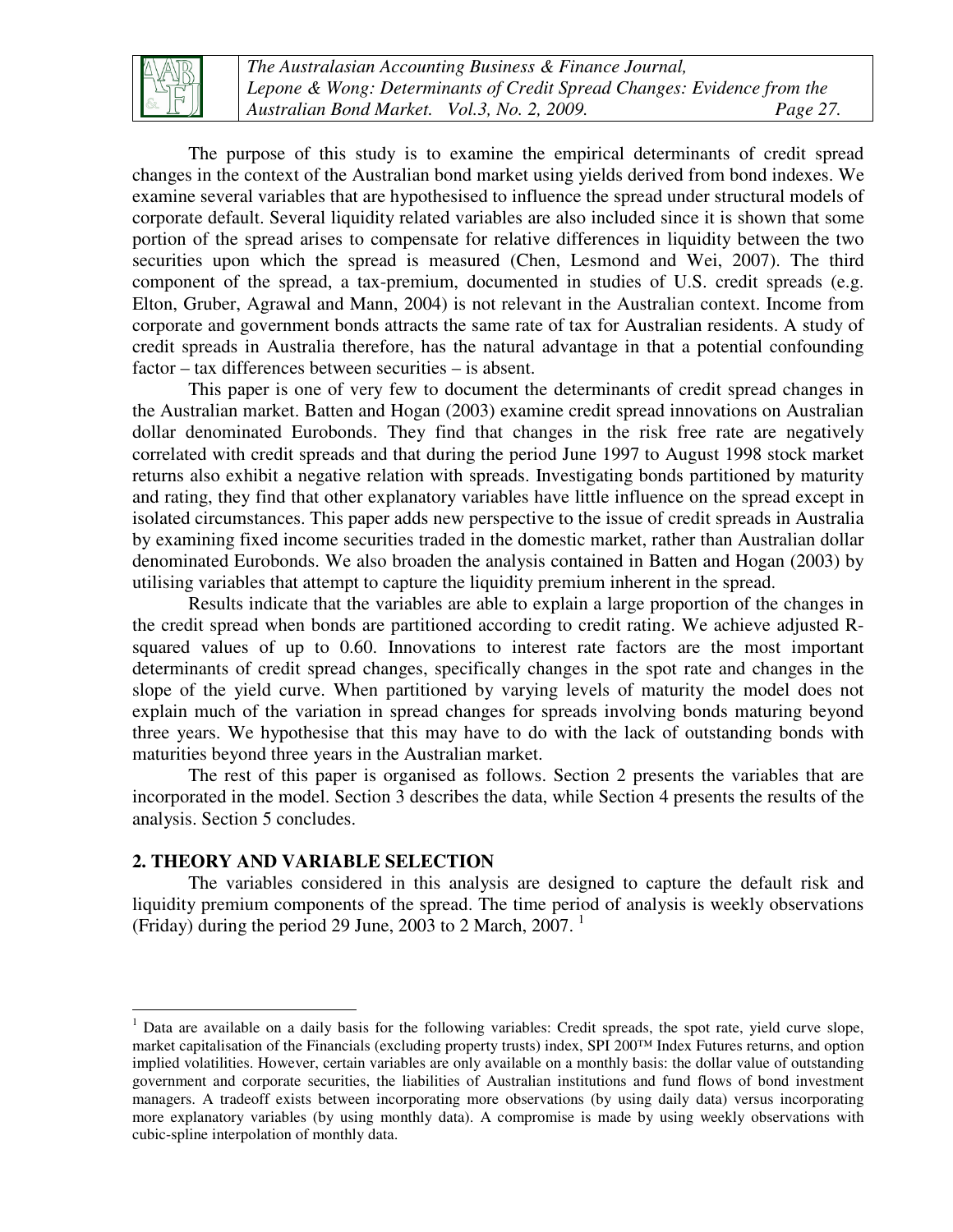

*The Australasian Accounting Business & Finance Journal, Lepone & Wong: Determinants of Credit Spread Changes: Evidence from the Australian Bond Market. Vol.3, No. 2, 2009. Page 28.*

## *2.1 Default risk*

Structural models of default provide insight into the determinants of the credit spread. Beginning with the work of Merton (1974), the basic framework of these studies involves modelling the processes that describe firm value and the default threshold. In Merton's seminal work, the firm value process follows a geometric Brownian motion, under certain stylised assumptions, with a fixed default threshold equal to the face value of promised payments. Subsequent studies have sought to generalise Merton's model to include, for example, different conditions for the default threshold whether exogenous (Black and Cox, 1976) or endogenous (Leland, 1994; Leland and Toft, 1996), stochastic interest rates (Longstaff and Schwartz, 1995), stationary leverage ratios (Collin-Dufresne and Goldstein, 2001) and the information contained in stock market returns (Demchuk and Gibson, 2006). Any changes in factors that cause the firm value and the default threshold to converge (or diverge) are, theoretically, determinants of changes in the credit spread. Collin-Dufresne, Goldstein and Martin (2001) perform an empirical study on the determinants of credit spread changes and utilise variables that feature prominently in structural models of default. Most of the variables considered in this analysis are drawn from their study and are adjusted to reflect institutional differences between the U.S and Australian bond market.

The spot rate is a fundamental variable in structural models of default, though only relatively recent literature in this area allows for time variation in the spot rate (e.g. Longstaff and Schwartz, 1995, Collin-Dufresne and Goldstein, 2001). Longstaff and Schwartz (1995) argue that spreads and the risk free rate should exhibit a negative relationship, since an increase in the risk free rate increases the risk-neutral drift of the process that describes firm value and thus reduces the probability of default. The yield on the 10 year government bond rate (from the Reserve Bank of Australia Statistical Tables) proxies for the spot rate. Following Collin-Dufresne *et al.* (2001) and Batten and Hogan (2003), the squared value of this variable is also included to account for non-linear effects in the term structure.

Spot rate determinants also feature in empirical studies of credit spreads. The slope of the yield curve is defined as the difference between the ten year government bond yield and the three year government bond yield. This variable incorporates information about future spot rates and provides an indication of broader economic conditions. Changes in the slope of the yield curve should be negatively related to credit spreads.

Longstaff and Schwartz (1992) include short run interest rate volatility in their model of the term structure. We use the volatility implied from options on three year government bond futures contracts to capture interest rate uncertainty. This data is sourced from Bloomberg and represents the average of the implied volatility from the nearest-to-expiry at-the-money put and call option. Since the spot rate and volatility are positively correlated, following from arguments above, changes in implied volatility should be negatively related to changes in credit spreads.

Firm leverage is an important factor in default. In Australia, bonds are predominantly issued by the major retail banks and other financial institutions with very few 'true corporates' seeking capital via the bond market. As of June 2006, outstanding debt from non-financial institutions totalled only 6.3% of the Australian bond market (Bush, 2006). Therefore, despite the aggregated nature of bond indexes it is possible to proxy (albeit with noise) the leverage ratio of firms within the index using data on aggregate liabilities of banks, financial corporations and money market issuers. Leverage ratios are calculated as follows: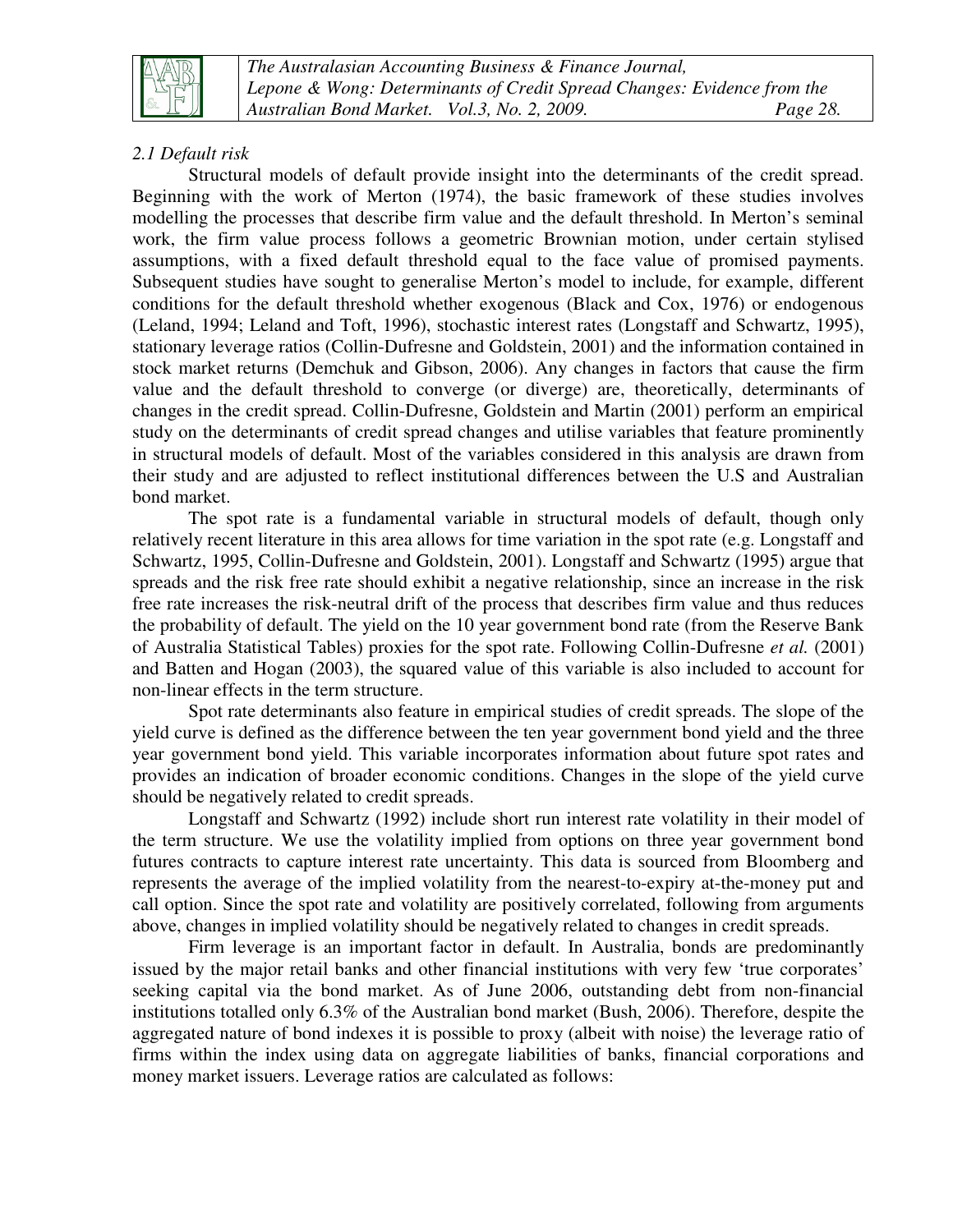

*Liabilities MarketCap Liabilities Leverage Ratio* + =

where *Liabilities* are measured as the sum of monthly totals on liabilities from banks, financial corporations and money market issuers from Reserve Bank of Australia statistical tables and *Market Cap* is the market capitalisation of the Financials Index (excluding listed property trusts) produced by Standard & Poor's. Since data on liabilities are only available on a monthly basis, cubic-spline interpolation is used to generate higher frequency observations.

Finally, several equity market variables are used to capture various elements of the default process. The return on the market provides an indication of business conditions and expected recovery rates during default. Demchuk and Gibson (2006) use stock market performance as a factor in their structural model of corporate default and predict that in times of negative stock market returns, credit spreads widen. The proxy for the market performance is the weekly return calculated using prices on SPI 200™ Index Futures obtained from Bloomberg.

We also incorporate the average volatility implied from the nearest-to-expiry at-themoney put and call options on SPI 200™ Index Futures. Since the contingent-claims approach of Merton (1974) treats debt as writing a put option, increases in underlying asset volatility increase the value of this option and hence implies an increase in the probability of default. Therefore changes in implied volatility should increase credit spreads under structural models of default.

### *2.2 Liquidity risk*

Amihud and Mendelson (1986) argue that investors require compensation for the costs associated with trading securities. Since liquidity and transaction costs are directly related, their hypothesis predicts that less liquid securities will have lower prices, all things equal. In the context of fixed income securities, this implies higher yields on less liquid securities (Amihud and Mendelson, 1991) and wider credit spreads for less liquid corporate bonds (Chen, Lesmond and Wei, 2007). The liquidity variables considered in this analysis are available only on a monthly basis and therefore cubic-spline interpolation is used to generate higher frequency observations.

If transaction costs and liquidity are directly linked to the supply of corporate bonds, then the value of outstanding corporate bonds should be related to the liquidity premium. We anticipate that positive changes in the value of outstanding corporate bonds will reduce credit spreads. To capture demand side effects of liquidity we also employ a metric from Fridson and Jonsson (1995)<sup>2</sup>. Building on the intuition that institutional investors are the primary participants in bond markets, they find that aggregate fund flows into high-yield bond mutual funds, standardised by net assets, are negatively related to spreads on high-yield bonds.<sup>3</sup> If fund flows

<sup>&</sup>lt;u>.</u>  $2$  And subsequently used in Barnhill, Joutz and Maxwell (2000), Joutz and Maxwell (2002) and Huang and Kong (2003).

 $3$  Unlike Fridson and Jonsson (1995) the focus of this study is on the investment grade sector of the bond market. The reason for this is that the high yield bond market is not well established in Australia. There is no reason to expect that the Fridson and Jonsson (1995) metric will have a different effect, in terms of direction, for investment grade bonds. In terms of magnitude, however, one might expect that the effect of fund flows on credit spreads is more pronounced for the high yield bond market.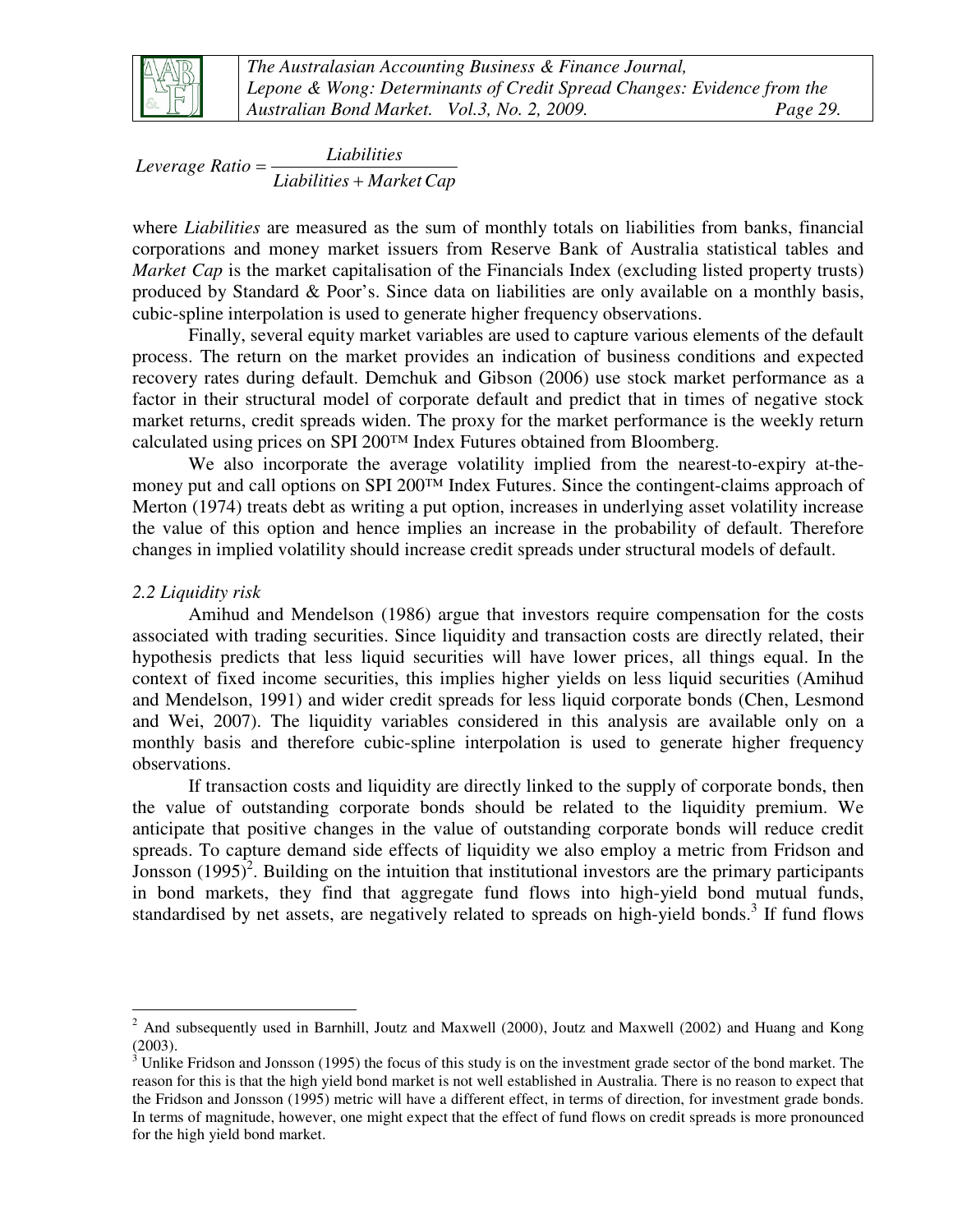

*The Australasian Accounting Business & Finance Journal, Lepone & Wong: Determinants of Credit Spread Changes: Evidence from the Australian Bond Market. Vol.3, No. 2, 2009. Page 30.*

cause corporate bond fund managers to increase their trading activity<sup>4</sup> this improvement in liquidity should be reflected in corporate bond markets with higher prices, lower yields and tighter credit spreads. Our sample compromises all bond investment funds available from Morningstar Direct which are domiciled in Australia, trade domestic securities and are labelled by Morningstar as having predominantly institutional shareholders. We calculate a fund's monthly standardised fund flows (*SFF*) as follows:

$$
SFF_t = \frac{Size_t - Size_{t-1}(1 + return_t)}{Size_{t-1}}
$$

and sum across all funds that have data in a given month, *t*. The number of funds in our sample is 109.

#### **3. DATA**

-

Credit spreads are calculated using bond index data. Bond index levels and corresponding yields are provided by Australian Financial Markets Association Services (AFMA). The use of bond index data is motivated by several factors. Firstly, transaction data for individual bonds in Australia is not easily accessible. Secondly, if it were available infrequent trading would most likely render analysis of such data problematic. In contrast, the bond indexes are constructed daily using indicative prices obtained from bond market participants.<sup>5</sup> This mechanism ensures that the bond indexes reflect new information in a timely manner and thus enables accurate calculation of the credit spread at a given point in time. Finally our sample of bond indexes incorporates information from the entire universe of investment grade fixed income securities in the Australian market, ensuring completeness.

AFMA bond indexes are partitioned by S&P credit rating (AAA, AA, A, BBB) or by maturity (AFMA defined maturity ranges of 1 to 3 years, 3 to 5 years, 5 to 7 years and 7 to 10 years). In this study therefore, we investigate eight different credit spreads. The data set provided to us does not have indexes partitioned by both credit rating and maturity over the relevant time period. The credit spread is simply the difference between a corporate bond index yield and a government bond index yield of the same maturity range.

Summary statistics of the eight credit spreads analysed in this study are presented in Table 1. As expected, spreads increase monotonically as credit rating falls or maturity lengthens. When divided by rating, average credit spreads range from 44.75 basis points for AAA rated bonds to 83.19 basis points for BBB rated bonds. For different maturity lengths, average spreads range from 55.62 basis points for bonds maturing in 1 to 3 years, to 76.91 basis points for bonds maturing in 7 to 10 years. These values are towards the lower end of historical long run averages. Interestingly, examination of mean and median first differences in spreads shows that there is no general trend in terms of spread movement across credit rating or maturity. According to both mean and median statistics AAA and A spreads increase over the period of analysis, while BBB spreads decrease. There is no consensus between mean and median values (in terms of sign) for AA spreads or any of the spreads is Panel B of Table 1. The volatility of credit spread movement,

<sup>4</sup> Edelen (1999) finds that for every dollar of fund flows into equity mutual funds incremental trading activity increases by seventy cents. It is not unreasonable to infer that a similar phenomenon might exist for fixed income investment managers.

<sup>&</sup>lt;sup>5</sup> The prices are provided by certain bond market participants to AFMA in an anonymous manner and are not available individually. The information contained in these prices is only available in an aggregate nature via the bond indexes provided by AFMA.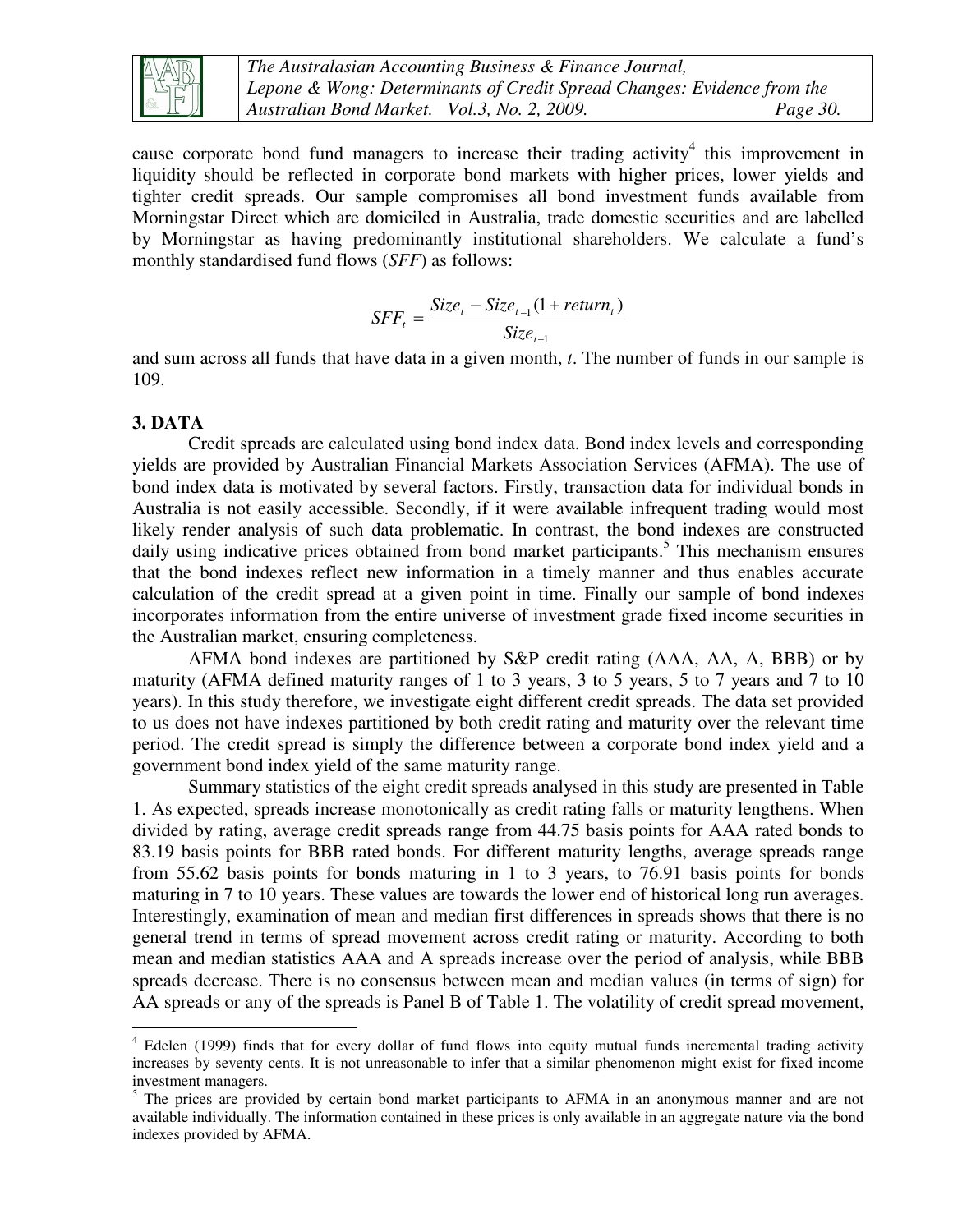

*The Australasian Accounting Business & Finance Journal, Lepone & Wong: Determinants of Credit Spread Changes: Evidence from the Australian Bond Market. Vol.3, No. 2, 2009. Page 31.*

as measured by standard deviation, tends to be higher for spreads on lower rated bonds and bonds with longer maturities, though the relationship is not monotonic increasing.

## **Table 1 Summary Statistics**

This table presents the mean, median and standard deviation of the credit spreads analysed in this study. The spreads are partitioned according to Standard & Poor's credit rating (Panel A) or by maturity (Panel B). All values are in basis points and differences are based on weekly (Friday) values. The period of analysis is 29 June, 2003 to 2 March, 2007.

|                          | <b>Levels</b> |        |                | <b>Differences</b> |         |                |  |
|--------------------------|---------------|--------|----------------|--------------------|---------|----------------|--|
|                          | Mean          | Median | <b>Std Dev</b> | Mean               | Median  | <b>Std Dev</b> |  |
| <b>Panel A: Rating</b>   |               |        |                |                    |         |                |  |
| <b>AAA</b>               | 44.75         | 45.31  | 9.41           | 0.08               | 0.14    | 1.68           |  |
| AA                       | 49.99         | 51.68  | 13.89          | 0.05               | $-0.06$ | 2.40           |  |
| A                        | 66.22         | 69.90  | 14.44          | 0.11               | 0.12    | 2.19           |  |
| <b>BBB</b>               | 83.19         | 86.10  | 14.16          | $-0.12$            | $-0.05$ | 4.01           |  |
| <b>Panel B: Maturity</b> |               |        |                |                    |         |                |  |
| 1-3 years                | 55.62         | 54.48  | 5.63           | 0.02               | $-0.02$ | 1.51           |  |
| 3-5 years                | 61.69         | 61.66  | 3.41           | $-0.04$            | 0.03    | 1.45           |  |
| 5-7 years                | 72.61         | 73.25  | 8.66           | 0.14               | $-0.16$ | 3.23           |  |
| 7-10 years               | 76.91         | 74.69  | 9.78           | 0.18               | $-0.21$ | 5.10           |  |

#### **4. EMPIRICAL RESULTS**

The variables included in the regression, their expected sign and unit of measurement are summarised in Table 2. For each credit spread *j*, the following regression is estimated:

$$
\Delta CS_t^j = \alpha + \beta_1 \Delta r_t^{10} + \beta_2 \Delta (r_t^{10})^2 + \beta_3 \Delta slope_t + \beta_4 \Delta \sigma_t^3 + \beta_5 \Delta lev_t + \beta_6 r_t^{spi} + \beta_7 \Delta \sigma_t^{spi} + \beta_8 \Delta out_t + \beta_8 \Delta SFF_t + \varepsilon_t
$$
\n(1)

The results of the regression for each credit rating and maturity range are presented in Panels A and B, respectively, of Table 3.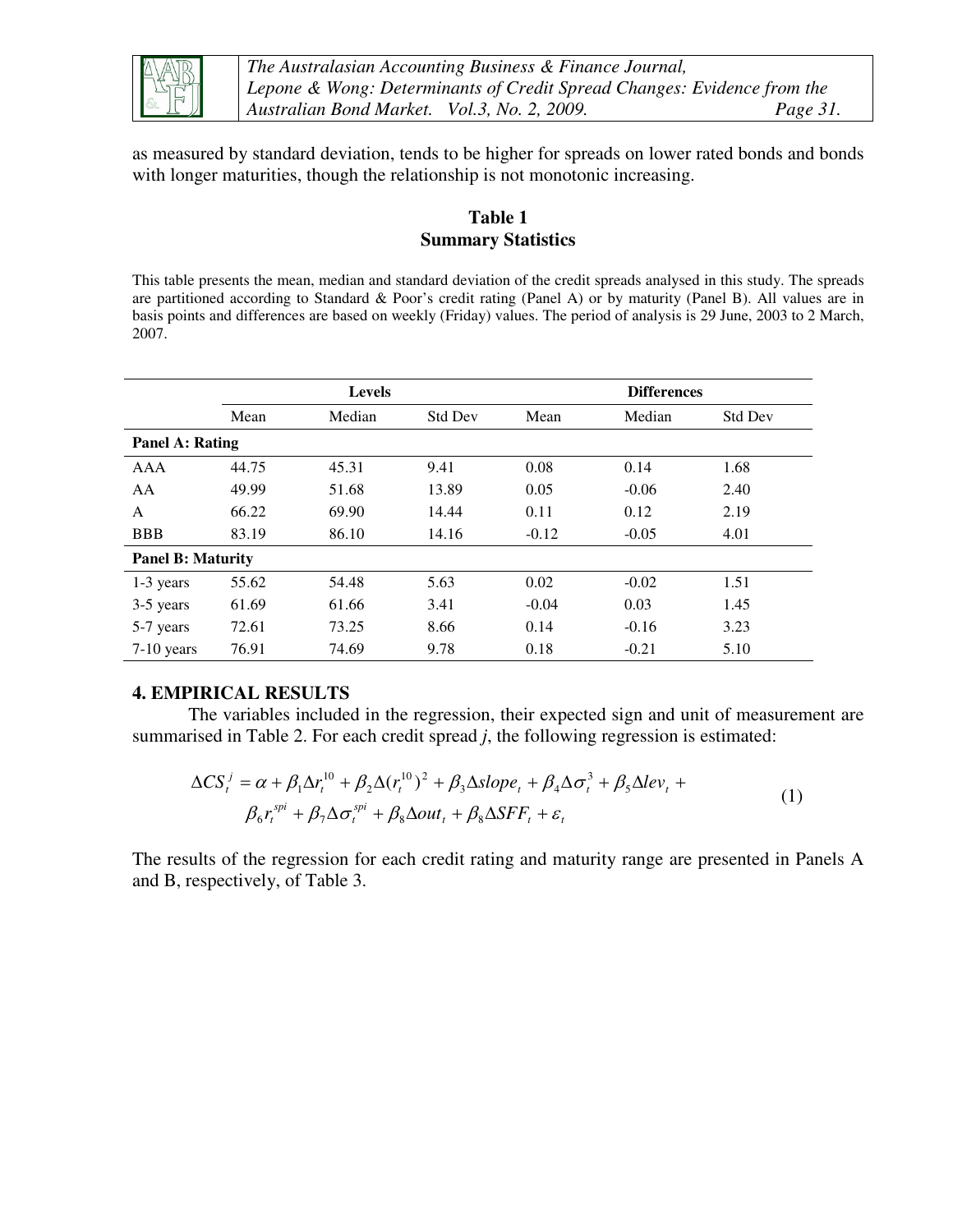

-

## **Table 2**

## **Description of Explanatory Variables and Expected Sign of Coefficients**

This table presents the variables contained in the regression model, their unit of measurement and expected sign.

| Variable                | Description                                                                                    | Unit                | <b>Expected Sign</b> |
|-------------------------|------------------------------------------------------------------------------------------------|---------------------|----------------------|
| $\Delta CS_t^j$         | Changes in credit spread j                                                                     | Basis points        | n/a                  |
| $\Delta r_t^{10}$       | Changes in the 10 year government bond yield                                                   | $\%$                |                      |
| $\Delta(r_t^{10})^2$    | Changes in the squared value of the 10 year<br>government bond yield                           | $\% ^{2}$           |                      |
| $\Delta slope_t$        | Changes in the yield of 10 year government bonds<br>minus the yield of 3 year government bonds | $\%$                |                      |
| $\Delta \sigma_t^3$     | Changes in the volatility implied by options on 3<br>year government bond futures              | $\%$                |                      |
| $\Delta lev_t$          | Changes in the leverage ratio of banks and financial<br>institutions                           | n/a                 | $^{+}$               |
| $r_{i}^{spi}$           | Returns on SPI 200™ Index Futures                                                              | $\%$                |                      |
| $\Delta \sigma^{spi}_t$ | Changes in the volatility implied by options on SPI<br>$200TM$ Index futures                   | $\%$                | $\ddot{}$            |
| $\Delta out$ ,          | Changes in the dollar value of outstanding corporate<br>bonds                                  | <b>AUD</b> billions |                      |
| $\triangle SFF$         | Changes in the total net fund flow to bond mutual<br>funds, standardised by net assets         | n/a                 |                      |

As expected, spreads on investment grade bonds are most sensitive to interest rate rather than asset factors. All spreads across the credit rating spectrum (Panel A, Table 3) are negatively related to changes in the spot rate, consistent with theoretical predictions (Longstaff and Schwartz, 1995) and empirical findings of previous studies (Batten and Hogan, 2003; Huang and Kong, 2003; Collin-Dufresne et al., 2001; Kao, 2000). Interestingly, changes in the slope of the yield curve also possess a significant amount of explanatory power for changes in AAA, AA and A spreads – a finding inconsistent with previous work.<sup>6</sup> For changes in AA and A spreads, innovations to market volatility are also statistically significant at the 10% level. A notable result is that the liquidity variables are poor explanators of changes in credit spreads, with all coefficients lacking statistical significance or the expected sign, or both. This might be due to the fact that the liquidity variables are constructed from monthly data and lack the required precision, or that the indicative prices provided by the market participants do not reflect temporary liquidity constraints.

It is apparent that the explanatory power of the model (as measured by model R-squared), when spreads are divided by maturity, is not as large as when spreads are divided by credit rating. When divided by maturity, the results indicate that the spot rate is an important determinant for spreads on bonds in the shortest maturity categories. For the remaining statistically significant coefficients, there appears to be no discernible pattern across the term structure. However, almost all significant coefficients possess the sign predicted by theory. Finally, the covariates as a whole are best able to describe changes in spreads at the short end of the maturity curve, but possess less explanatory power as the maturity of corporate bonds increases.

 $6$  Batten and Hogan (2003) and Collin-Dufresne et al. (2001) find that the coefficient on the changes of the slope of the yield curve are not significant explanators of changes in the credit spread.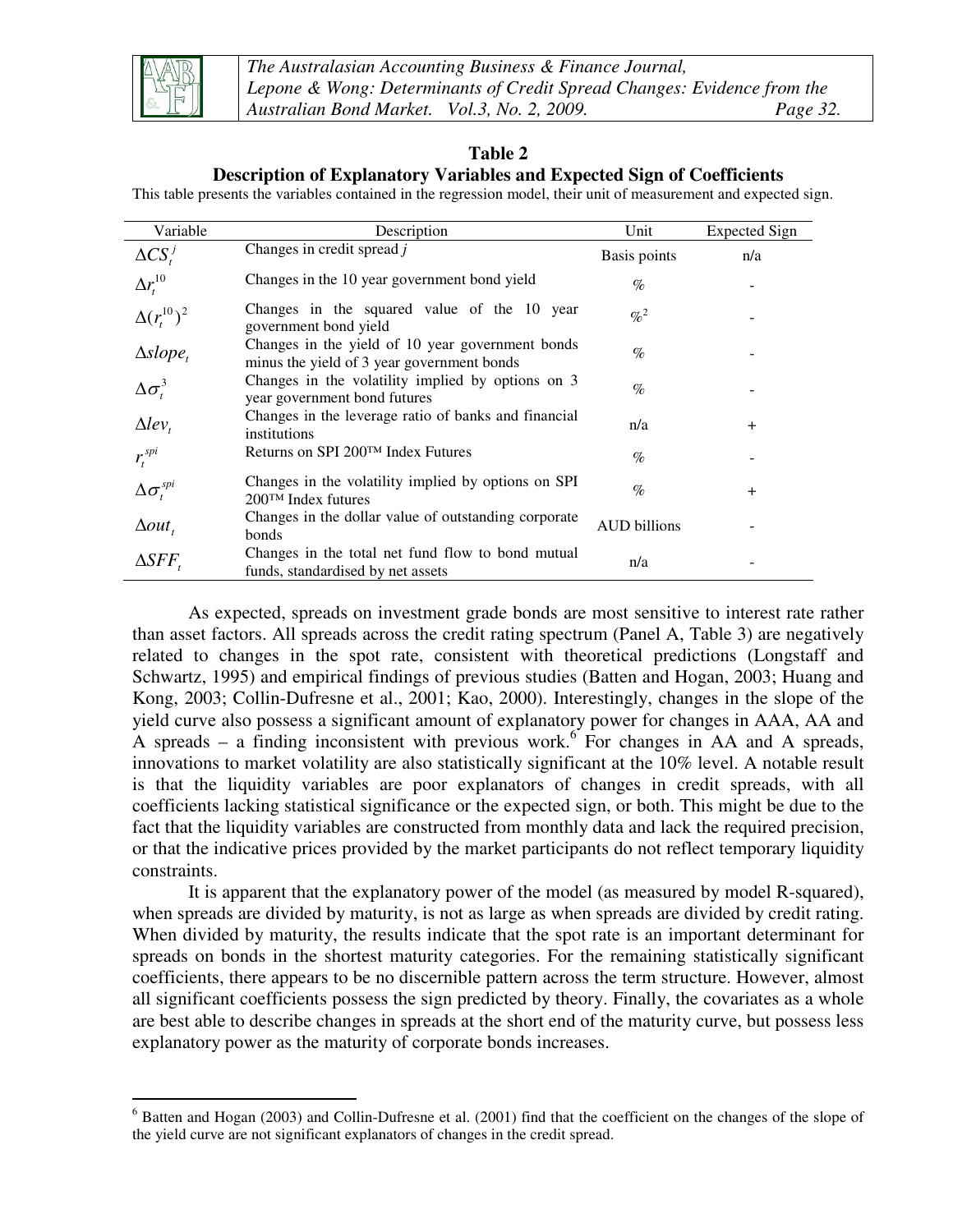

*The Australasian Accounting Business & Finance Journal, Lepone & Wong: Determinants of Credit Spread Changes: Evidence from the Australian Bond Market. Vol.3, No. 2, 2009. Page 33.*

## **Table 3 Regression Coefficients**

This table presents the results of the regression on various credit spreads. Credit spreads are partitioned by credit rating (Panel A) or maturity (Panel B). Coefficient values are presented (t-statistics in parentheses).

| <b>Panel A - Credit Ratings</b>   |               |                           |               |               |  |  |  |
|-----------------------------------|---------------|---------------------------|---------------|---------------|--|--|--|
| Variable                          | AAA           | AA                        | A             | <b>BBB</b>    |  |  |  |
| $\alpha$                          | 0.36          | 0.36                      | 0.59          | 0.40          |  |  |  |
|                                   | $(2.00)$ **   | (1.59)                    | $(2.77)$ ***  | (0.74)        |  |  |  |
|                                   | $-5.59$       | $-11.12$                  | $-9.94$       | $-16.44$      |  |  |  |
| $\Delta r_t^{10}$                 | $(-6.13)$ *** | $(-9.55)$ ***             | $(-8.87)$ *** | $(-6.05)$ *** |  |  |  |
|                                   | $-7.87$       | $-10.32$                  | $-20.91$      | 5.02          |  |  |  |
| $\Delta(r_t^{10})^2$              | $(-1.48)$     | $(-1.52)$                 | $(-2.98)$ *** | (0.32)        |  |  |  |
|                                   | $-22.03$      | $-27.07$                  | $-24.29$      | $-7.62$       |  |  |  |
| $\Delta slope_t$                  | $(-8.60)$ *** | $(-8.28)$ ***             | $(-7.86)$ *** | $(-1.00)$     |  |  |  |
| $\Delta \sigma_t^3$               | 0.26          | $-0.25$                   | 0.32          | $-0.30$       |  |  |  |
|                                   | (0.42)        | $(-0.32)$                 | (0.45)        | $(-0.16)$     |  |  |  |
|                                   | $-329.83$     | $-3771.56$                | $-2397.43$    | $-9970.01$    |  |  |  |
| $\Delta lev_{t}$                  | $(-0.14)$     | $(-1.24)$                 | $(-0.86)$     | $(-1.41)$     |  |  |  |
|                                   | $-8.95$       | $-0.37$                   | $-3.31$       | $-22.62$      |  |  |  |
| $r_t^{spi}$                       | $(-0.67)$     | $(-0.02)$                 | $(-0.19)$     | $(-0.56)$     |  |  |  |
|                                   | $-0.10$       | 0.40                      | 0.20          | 0.70          |  |  |  |
| $\Delta \sigma_{\rm r}^{\rm spi}$ | $(-0.59)$     | $(1.78)$ *                | (0.91)        | (1.33)        |  |  |  |
|                                   | $-0.14$       | $-0.12$                   | $-0.17$       | $-0.35$       |  |  |  |
| $\Delta out$ ,                    | $(-1.19)$     | $(-0.82)$                 | $(-1.24)$     | $(-1.01)$     |  |  |  |
|                                   | $-0.02$       | 0.08                      | 0.36          | 0.03          |  |  |  |
| $\Delta SFF_{t}$                  | $(-0.09)$     | (0.24)                    | (1.21)        | (0.04)        |  |  |  |
| Adj. $R^2$                        | 0.504         | 0.605                     | 0.605         | 0.230         |  |  |  |
|                                   |               | <b>Panel B - Maturity</b> |               |               |  |  |  |
|                                   | 1 to 3 years  | 3 to 5 years              | 5 to 7 years  | 7 to 10 years |  |  |  |
| $\alpha$                          | 0.58          | 0.26                      | 0.74          | 0.92          |  |  |  |
|                                   | $(2.86)$ ***  | (1.26)                    | (1.54)        | (1.18)        |  |  |  |
| $\Delta r_t^{10}$                 | $-5.04$       | $-3.74$                   | 0.53          | $-1.88$       |  |  |  |
|                                   | $(-4.88)$ *** | $(-3.49)$ ***             | (0.22)        | $(-0.47)$     |  |  |  |
| $\Delta(r_t^{10})^2$              | $-14.81$      | $-6.11$                   | $-15.04$      | $-16.41$      |  |  |  |
|                                   | $(-2.46)$ **  | $(-0.98)$                 | $(-1.05)$     | $(-0.71)$     |  |  |  |
| $\Delta slope_t$                  | 4.34          | 3.52                      | $-16.26$      | $-4.89$       |  |  |  |
|                                   | (1.49)        | (1.16)                    | $(-2.35)$ **  | $(-0.44)$     |  |  |  |
| $\Delta \sigma_t^3$               | $-0.88$       | 0.31                      | 1.24          | $-1.89$       |  |  |  |
|                                   | $(-1.26)$     | (0.42)                    | (0.75)        | $(-0.70)$     |  |  |  |
| $\Delta lev_{t}$                  | -4039.38      | $-5065.99$                | 2332.27       | $-11158.00$   |  |  |  |
|                                   | $(-1.50)$     | $(-1.81)$ *               | (0.36)        | $(-1.07)$     |  |  |  |
| $r_t^{spi}$                       | -51.17        | $-9.97$                   | $-40.61$      | $-43.73$      |  |  |  |
|                                   | $(-3.36)$ *** | $(-0.63)$                 | $(-1.12)$     | $(-0.74)$     |  |  |  |
| $\Delta \sigma^{spi}_t$           | $-0.37$       | 0.11                      | $-0.74$       | 0.43          |  |  |  |
|                                   | $(-1.83)*$    | (0.52)                    | $(-1.56)$     | (0.55)        |  |  |  |
| $\Delta out$ ,                    | $-0.16$       | $-0.15$                   | $-0.29$       | $-0.38$       |  |  |  |
|                                   | $(-1.18)$     | $(-1.07)$                 | $(-0.92)$     | $(-0.76)$     |  |  |  |
| $\Delta SFF_{t}$                  | 0.14          | 0.17                      | 0.37          | $-0.47$       |  |  |  |
|                                   | (0.49)        | (0.58)                    | (0.54)        | $(-0.43)$     |  |  |  |
| Adj. $R^2$                        | 0.214         | 0.075                     | 0.019         | 0.032         |  |  |  |

\*\*\* Significant at the 1% level

\*\* Significant at the 5% level

\* Significant at the 10% level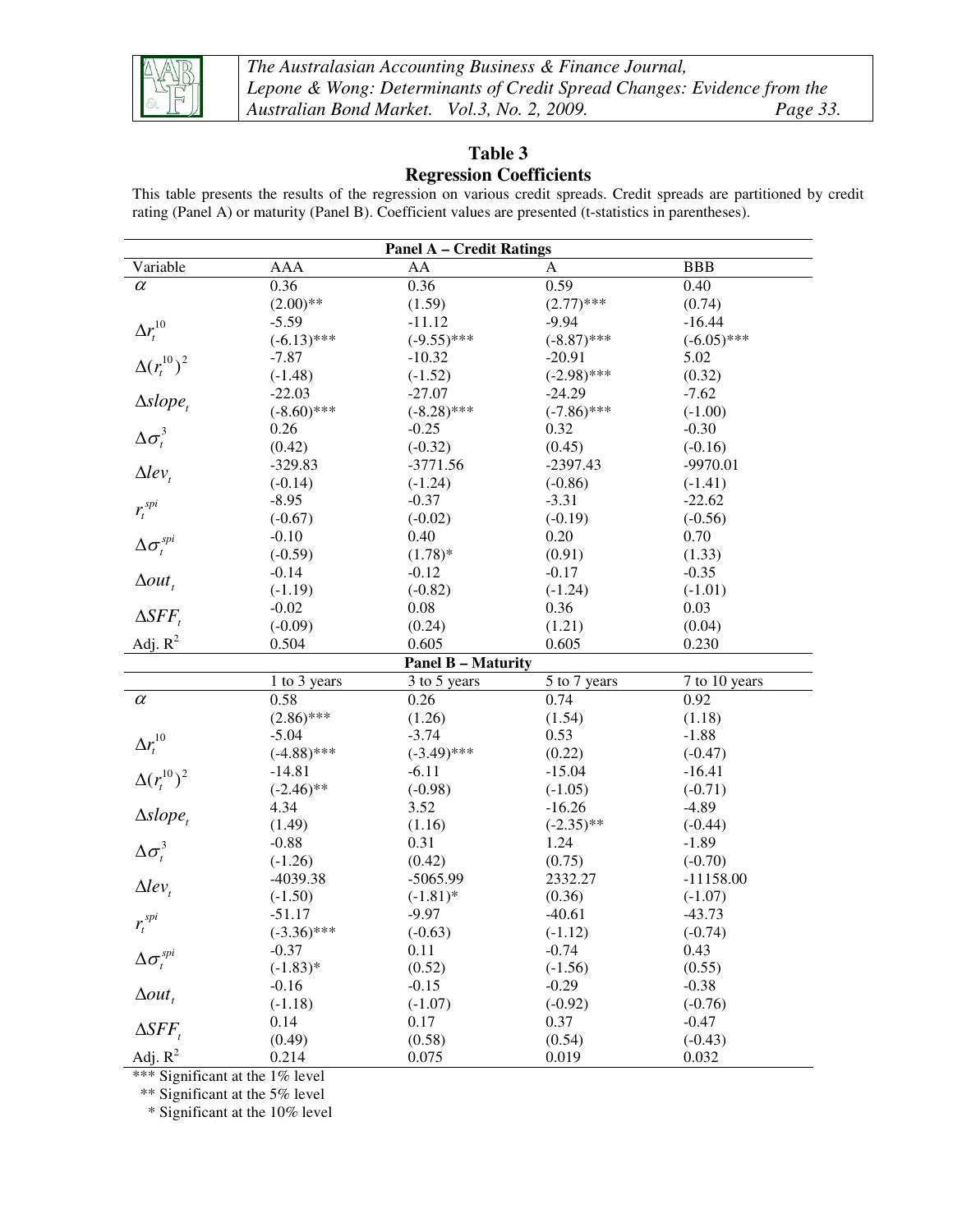

*The Australasian Accounting Business & Finance Journal, Lepone & Wong: Determinants of Credit Spread Changes: Evidence from the Australian Bond Market. Vol.3, No. 2, 2009. Page 34.*

At this point it is worth noting that the model appears to be the best fit for spreads on lower risk bonds – corporate bonds at the short end of the term structure or with AAA, AA and A ratings. When divided by credit rating the model is able to explain a large proportion of the variation in credit spreads for AAA, AA and A bonds, with adjusted R-squared values of 0.504, 0.605 and 0.597 respectively. The model describes only 23% of the variation in the dependent variable for changes in BBB spreads. Furthermore, as previously noted, there is a monotonic decrease in model fit as maturity range increases.

There is no *a priori* reason why there should be a difference in model explanatory power based on risk. We suspect that this difference is actually related to the sophistication of the Australian bond market for corporate bonds with high credit ratings and short maturities. For most of the period of analysis between 50-70 percent of outstanding corporate debt had maturities less than three years (Bush, 2006) and it is well known that AAA, AA and A-rated bonds are the most prevalent in the Australian market. It is this prevalence that implies that these types of bonds have greater analyst coverage, informational transparency and trading activity. Bonds outside this concentration, therefore, represent atypical securities and may have greater incidence of mispricing or experience liquidity effects not captured by the liquidity variables in the model. In their analysis of credit spreads on Australian Eurobonds, Batten and Hogan (2003) note that their highest R-squared values are obtained for regressions involving the most liquid bonds in their sample.

Another explanation for the relationship between model explanatory power and the various credit spread classes might lie in the nature of the index composition. The yields in this study represent a weighted average of the bond yields that compose the relevant index. Indexes that have fewer securities, such as the BBB index or the longer term indexes are more sensitive to idiosyncratic movements in the constituents. Therefore, it is possible that the yields and spreads derived from these indexes are not completely explained by the broad market and macroeconomic variables contained in this study.

#### **5. Conclusion**

This study examines the determinants of changes in the credit spreads of Australian investment grade corporate bonds over the period 29 June, 2003 to 2 March, 2007. The variables analysed in this study include several factors designed to capture the default risk component and liquidity components of the spread. Credit spreads are calculated using bonds partitioned by four categories of credit rating or four categories of maturity. Results indicate that changes in the spot rate and changes in the slope of the yield curve are the most important determinants of credit spreads overall, with both variables exhibiting a negative relationship with credit spreads. The importance of the spot rate as a determinant of credit spread changes has been documented previously, however the slope of the yield curve has been found to be of little significance. The other variables do not seem to be systematically related to credit spread changes across the rating classes or term structure. In particular, the liquidity variables examined in this study do not appear to be significantly related to changes in credit spreads. We suspect that this is due to the fact that the liquidity variables considered in this analysis lack the required precision, since they are constructed from monthly data.